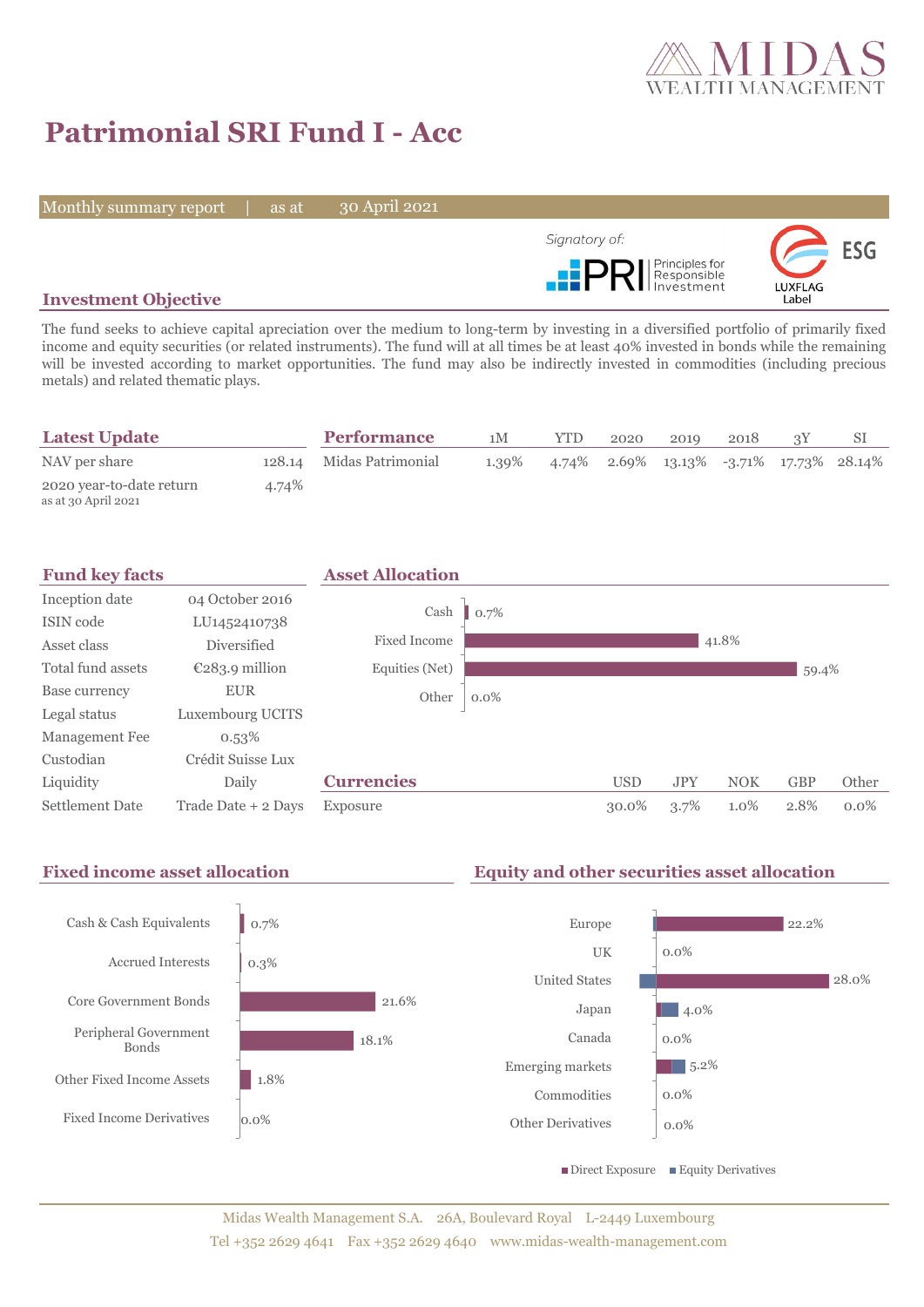

 $10.6%$ 

30.4%

**3.1%**  $\blacksquare$  7.9%  $10.4%$  $16.0\%$ 

 $6.1\%$  $\blacksquare$  5.3%  $\blacksquare$  4.5% 0.0% 5.7%

# **Patrimonial SRI Fund I - Acc**

Monthly summary report  $\overline{\phantom{a}}$  as at

30 April 2021

| Top 10 fixed income holdings            | Rating | Weight  |            | <b>Fixed income rating breakdown</b> |
|-----------------------------------------|--------|---------|------------|--------------------------------------|
| BTPS: BTPS 0.35 02/01/25                | BBB-   | $3.3\%$ |            |                                      |
| BUNDESSCHATZANW: BKO o 03/11/22         | AAA    | $2.9\%$ | AAA        | $27.5\%$                             |
| BTPS : BTPS $1.07/15/22$                | BBB-   | 2.6%    | AA         | 19.6%                                |
| SPANISH GOV'T: SPGB o 01/31/26          | $BBB+$ | 2.5%    | А          | 9.3%                                 |
| NETHERLANDS GOVT: NETHER 3 1/4 07/15/21 | AAA    | 2.5%    | <b>BBB</b> | 34.4%                                |
| HELLENIC REPUBLI : GGB 4 3/8 08/01/22   | $BB-$  | $2.3\%$ | <b>BB</b>  | $9.3\%$                              |
| IRISH GOVT: IRISH 1 05/15/26            | A      | 2.1%    | B          | $0.0\%$                              |
| SPANISH GOV'T: SPGB 0.4 04/30/22        | $BBB+$ | $2.0\%$ | CCC        | $0.0\%$                              |
| FRANCE O.A.T.: FRTR 0 02/25/22          | AA     | $2.0\%$ | <b>NR</b>  |                                      |
| REP OF POLAND: POLAND 0 02/10/25        | $A-$   | 1.8%    |            | $0.0\%$                              |

| Top 10 equity holdings    | Sector                        | Weight  | <b>Equity sector breakdown</b> |                  |
|---------------------------|-------------------------------|---------|--------------------------------|------------------|
| <b>BROADCOM INC</b>       | <b>Information Technology</b> | $2.3\%$ | <b>Consumer Discretionary</b>  |                  |
| <b>AMAZON.COM INC</b>     | Consumer Discretionary        | $2.3\%$ | <b>Consumer Staples</b>        | 3.1 <sup>6</sup> |
| <b>MICROSOFT CORP</b>     | <b>Information Technology</b> | $2.1\%$ | Energy                         |                  |
| <b>PROSUS NV</b>          | Consumer Discretionary        | 2.0%    | Financials                     |                  |
| UNIBAIL-RODAMCO-WESTFIELD | Real Estate                   | $2.0\%$ | Health Care                    |                  |
| PAYPAL HOLDINGS INC       | <b>Information Technology</b> | 1.9%    | <b>Information Technology</b>  |                  |
| <b>ASML HOLDING NV</b>    | <b>Information Technology</b> | 1.8%    | Industrials<br>Materials       | 6                |
| UNITEDHEALTH GROUP INC    | Health Care                   | $1.7\%$ | <b>Communication Services</b>  | 5.<br>4.5        |
| <b>IQVIA HOLDINGS INC</b> | <b>Health Care</b>            | 1.7%    | Utilities                      | $0.0\%$          |
| <b>L'OREAL</b>            | <b>Consumer Staples</b>       | 1.6%    | <b>Real Estate</b>             | - 5.             |

## **Thematics breakdown Top 5 funds and other holdings**



| <b>TOP 3 IGHUS ARE OLICE HORMILES</b>            |         |
|--------------------------------------------------|---------|
| Allianz China A-Shares                           | 2.8%    |
| iShares STOXX Europe 600 Oil & Gas UCITS 2.0%    |         |
| iShares S&P 500 Financials Sector UCITS ETI 1.9% |         |
| iShares EURO STOXX Banks 30-15 UCITS ET          | $1.1\%$ |
| iShares STOXX Europe 600 Basic Resources I 1.0%  |         |